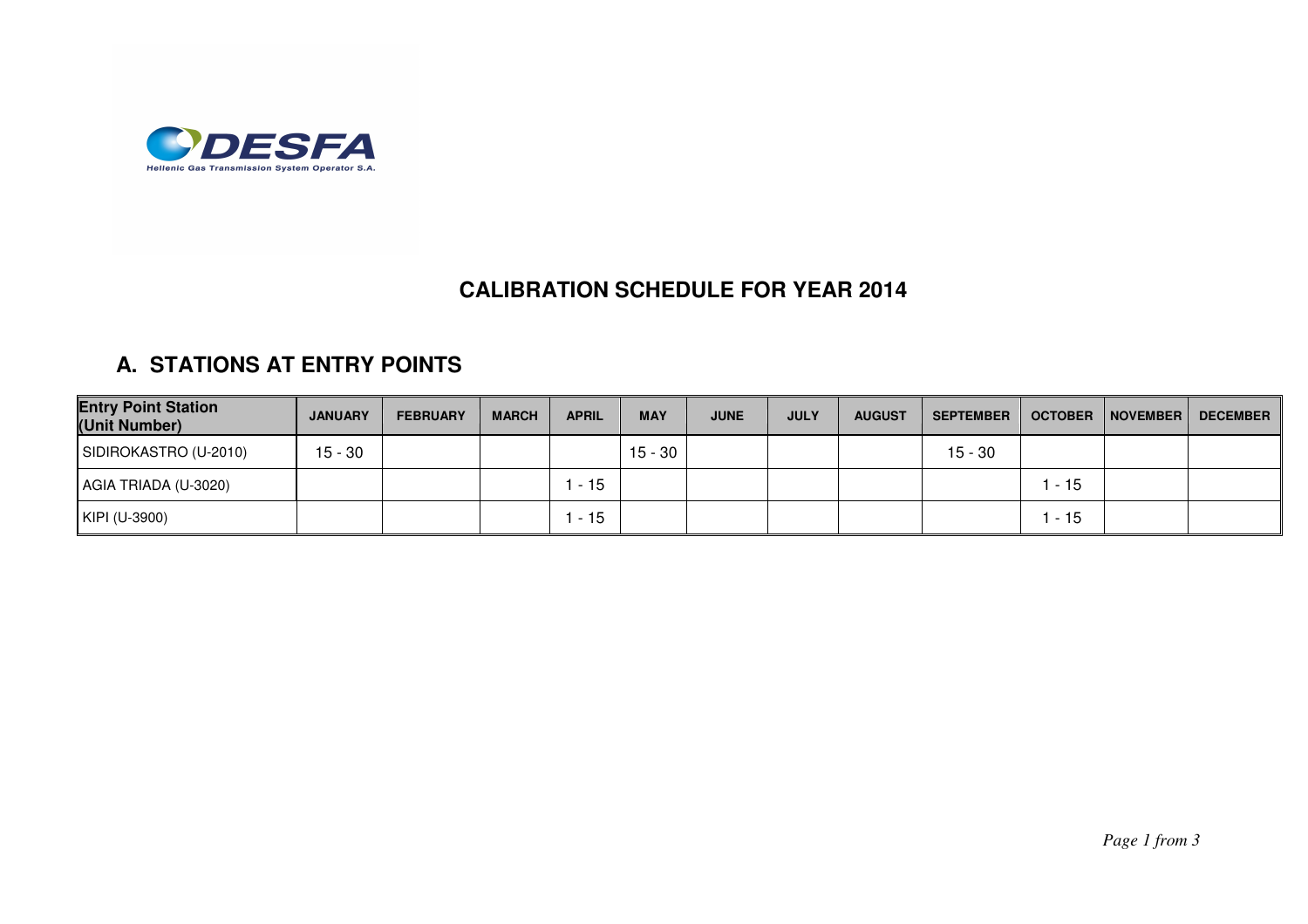## **B. STATIONS AT EXIT POINTS**

| <b>Exit Point Station</b><br>(Unit Number) | <b>JANUARY</b> | <b>FEBRUARY</b> | <b>MARCH</b> | <b>APRIL</b> | <b>MAY</b> | <b>JUNE</b> | <b>JULY</b> | <b>AUGUST</b> | <b>SEPTEMBER</b> | <b>OCTOBER</b> | <b>NOVEMBER</b> | <b>DECEMBER</b> |
|--------------------------------------------|----------------|-----------------|--------------|--------------|------------|-------------|-------------|---------------|------------------|----------------|-----------------|-----------------|
| LAVRIO (U-3430)                            |                |                 | $15 - 30$    |              |            |             | $1 - 15$    |               |                  |                | $15 - 30$       |                 |
| KERATSINI (U-3090)                         |                |                 |              | $15 - 30$    |            |             |             |               |                  | $15 - 30$      |                 |                 |
| THRIASSIO (U-2960)                         |                |                 |              |              | $1 - 15$   |             |             |               |                  |                | $1 - 15$        |                 |
| ALIVERI (U-6370)                           |                |                 |              |              |            | $1 - 15$    |             |               |                  |                |                 | $1 - 15$        |
| WEST ATHENS (U-2990)                       |                |                 |              |              |            | $15 - 30$   |             |               |                  |                |                 | $15 - 30$       |
| NORTH ATHENS (U-2910)                      |                | $1 - 15$        |              |              |            |             |             |               | $1 - 15$         |                |                 |                 |
| EAST ATHENS (U-2940)                       |                |                 |              | $1 - 15$     |            |             |             |               |                  | $1 - 15$       |                 |                 |
| ASPROPYRGOS (U-2970)                       |                |                 |              |              |            |             |             |               |                  |                |                 |                 |
| INOFYTA (U-2880)                           |                |                 |              |              |            | $1 - 15$    |             |               |                  |                |                 | $1 - 15$        |
| HERONAS (U-6020)                           |                |                 | $1 - 15$     |              |            |             |             |               | $1 - 15$         |                |                 |                 |
| <b>HERON II (U-6030)</b>                   |                |                 | $1 - 15$     |              |            |             |             |               | $1 - 15$         |                |                 |                 |
| MARKOPOULO (TM2)                           |                |                 |              |              |            | $15 - 30$   |             |               |                  |                |                 | $15 - 30$       |
| AdG (U-2820)                               | $15 - 30$      |                 |              |              |            |             | $15 - 30$   |               |                  |                |                 |                 |
| AdG III (TM1/TM5)                          | $15 - 30$      |                 |              |              |            |             | $15 - 30$   |               |                  |                |                 |                 |
| THIVA (U-2740)                             |                |                 |              |              |            |             |             |               |                  |                |                 |                 |
| MOTOR OIL (U-7130)                         | $15 - 30$      |                 |              |              |            |             | $15 - 30$   |               |                  |                |                 |                 |
| <b>VOLOS (U-2680)</b>                      |                |                 |              |              | $15 - 30$  |             |             |               |                  |                | $15 - 30$       |                 |
| NORTH LARISSA (U-2520)                     |                |                 |              |              | $15 - 30$  |             |             |               |                  |                | $15 - 30$       |                 |
| SOUTH LARISSA (U-2530)                     |                |                 |              |              | $15 - 30$  |             |             |               |                  |                | $15 - 30$       |                 |
| VIPE LARISSA (U-2515)                      |                |                 |              |              | $1 - 15$   |             |             |               |                  |                | $1 - 15$        |                 |